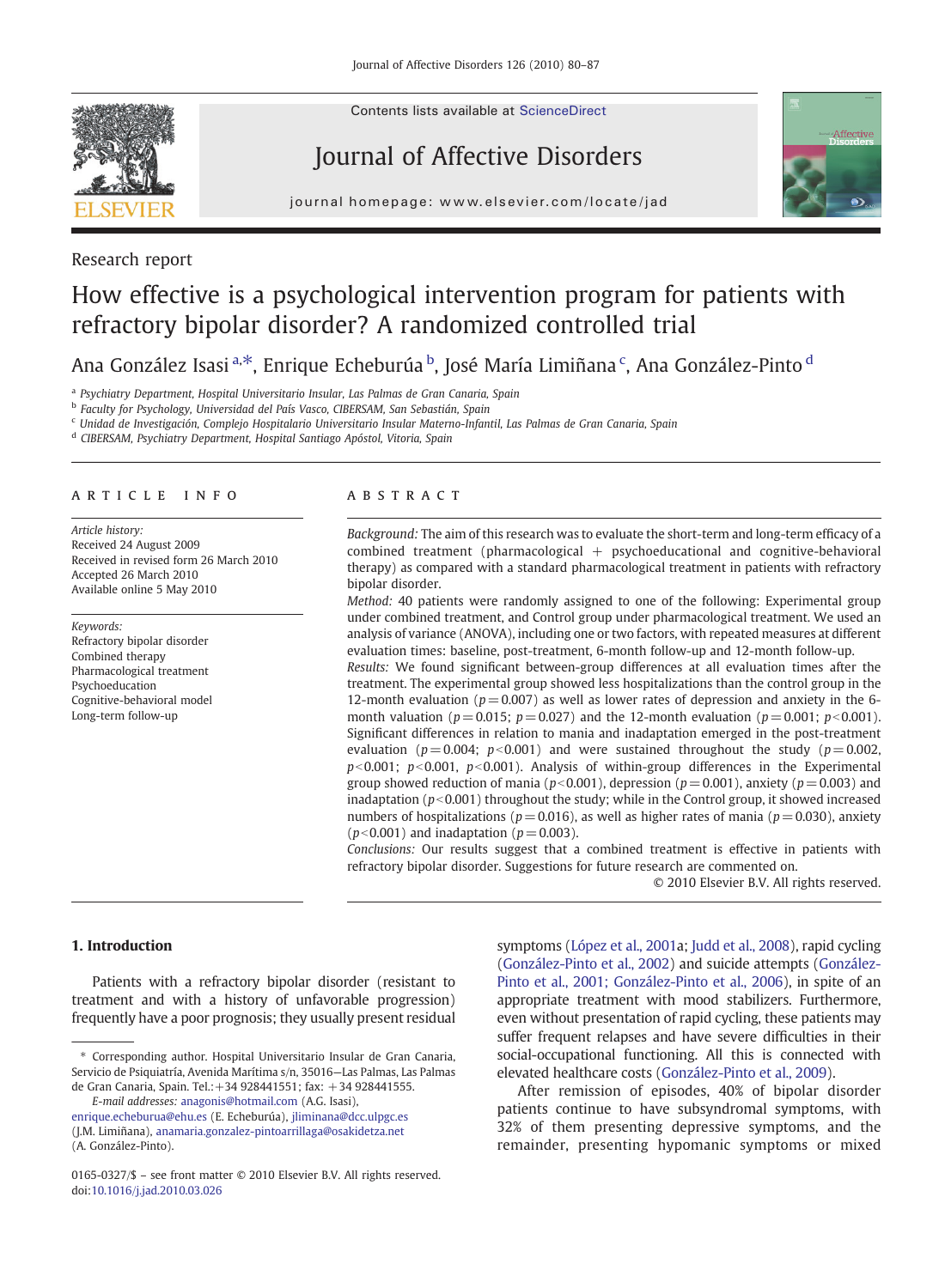symptoms ([Judd et al., 2002; Yatham et al., 2005\)](#page-6-0). Euthymic patients progress better than those with subsyndromal symptoms ([Mansell et al., 2005\)](#page-6-0) and have a better quality of life.

Medical and psychiatric co-morbidity, psychotic symptoms in manic or mixed episodes, subsyndromal clinical pattern, early onset and high level of anxiety [\(Williams et al.,](#page-7-0) [2008](#page-7-0)), as well as low level of pre-morbid functional capacity, are predictors of an unfavorable prognosis of the disorder [\(Tohen et al., 1992; Keck, 2006](#page-7-0)).

Current pharmacological treatments fail to control the course of bipolar disorder in half of the cases ([Stahl, 2002\)](#page-6-0). According to [Prien and Potter \(1990\),](#page-6-0) lithium is ineffective in between 20% and 40% of bipolar patients due to inadequate responses or side effects. In other cases, the ineffectiveness of pharmacological treatment is due to patients' failure to comply with it, which entails additional risk of suicide.

In the 1990s, complementary psycho-social treatments aimed at patients resistant to standard treatments were developed [\(Prien and Potter, 1990; Rothbaum and Astin,](#page-6-0) [2000; Swartz and Frank, 2001](#page-6-0)).

Recent reviews of the psycho-educational and cognitivebehavioral studies conducted in the field of bipolar disorder [\(González-Pinto et al., 2004\)](#page-6-0), evidenced that both psychoeducation and cognitive-behavioral therapy were the most effective treatments for preventing recurrence in patients under pharmacological therapy [\(Becoña and Lorenzo, 2003;](#page-6-0) [González-Pinto et al., 2004; Colom and Vieta, 2004](#page-6-0)). More recently, structured psychological therapies that combine both types of procedures have been adopted ([Lam et al.,](#page-6-0) [2003; Miklowitz et al., 2007a, b; Scott et al., 2006](#page-6-0)). We have reported an earlier pilot study on this issue, although with a reduced number of patients [\(González Isasi et al., 2003;](#page-6-0) [González Isasi et al., 2010\)](#page-6-0).

The aim of the present study was to evaluate the shortterm and long-term efficacy of a psychological intervention program that combines psycho-education and a cognitivebehavioral therapy, as a complement to the pharmacological therapy, in a group-based treatment for patients with refractory bipolar disorder. Additionally, we propose that incorporation of such a psychological program into the standard clinical practice of the Mental Health Centres of the Community could reduce the burden that these patients place on the Health Services, and consequently, the healthcare costs.

# 2. Method

#### 2.1. Participants

The studied group consisted of patients with a refractory bipolar disorder in the Grand Canary healthcare catchment area, managed at the Center of Mental Health located in Las Palmas during 2005 and 2006. All patients were under pharmacological treatment mainly consisting of a mood stabilizer (predominantly lithium); in some cases, antipsychotics and/or benzodiazepines were also administered.

Inclusion criteria were: a) patient meeting the DSM-IV-TR diagnostic criteria [\(American Psychiatry Association, 2000\)](#page-6-0) for type I or type II bipolar disorder, for at least 2 years; b) history of severe or unfavorable progression of the disease despite adequate pharmacological treatment, defined as two or more relapses in the preceding year, suicide attempts, persistent affective symptoms despite appropriate drug treatment (Beck's Depression Index-BDI score>7; Young Mania Rating Scale–YMRS score $>6$ ) or severe difficulties in social-occupational functioning (Inadaptation Scale—IS score  $>14$ ); c) euthymic or with subsyndromal symptoms at the beginning of the study (BDI>7; YMRS>6); d) patient not receiving any psychotherapy (individual or group); and e) aged 18 to 65 years.

We recruited forty patients, who met the inclusion criteria; all of them completed the treatment during the follow-up period; none of them met the criteria necessary to diagnose depressive or hypomanic or manic episode at the beginning of the study. All patients gave their informed consent to participate in this randomized clinical trial. This research was approved by the Hospital's Ethics Committee.

# 2.2. Study design

The sample size was calculated for 5% confidence level, 90% power, 0.75 success proportion in the experimental group, 0.20 success proportion in the control group, and 15% approximate failure; the resulting sample size was approximately 20 subjects per group.

Subjects were assigned to the Experimental or the Control group on a random basis. Subjects in the Experimental group received psychotherapy, while those in the Control group did not. However, since all patients were under standard drug treatment (similar drugs at individualized doses), the resulting treatments were: Experimental group, under psychotherapy plus drug treatment, and Control group, only under drug treatment.

Independent measures corresponding to each subject were evaluated at four different time points: immediately before treatment (baseline), immediately after the termination of treatment (post-treatment), in a follow-up visit 6 month after the termination of treatment (6-month) and in a follow-up visit 12 month after the termination of treatment (12-month).

The researchers in charge of evaluating the subjects were blind to the treatment that each subject had been assigned to.

This study was designed for between-group comparison of the proportions of patients with persistent affective symptoms and/or severe difficulties in their social-occupational functioning, during the follow-up period, and for analyzing the number of hospitalizations as well as possible improvement in daily functioning and anxiety in patients from both groups.

#### 2.3. Assessment measures

A semi-structured individual interview (Structured Clinical Interview for DSM-IV-TR Axis Disorders—Patient Version; SCID-P) ([First et al., 2002\)](#page-6-0) was conducted at the beginning of the study for the purpose of verifying patients' diagnosis of bipolar disorder I or II according to the DSM–IV-TR diagnostic criteria. During the interview, the subjects described their symptoms, history of the disorder, received treatment and degree to which they perceived their disorder to be disabling in their daily life.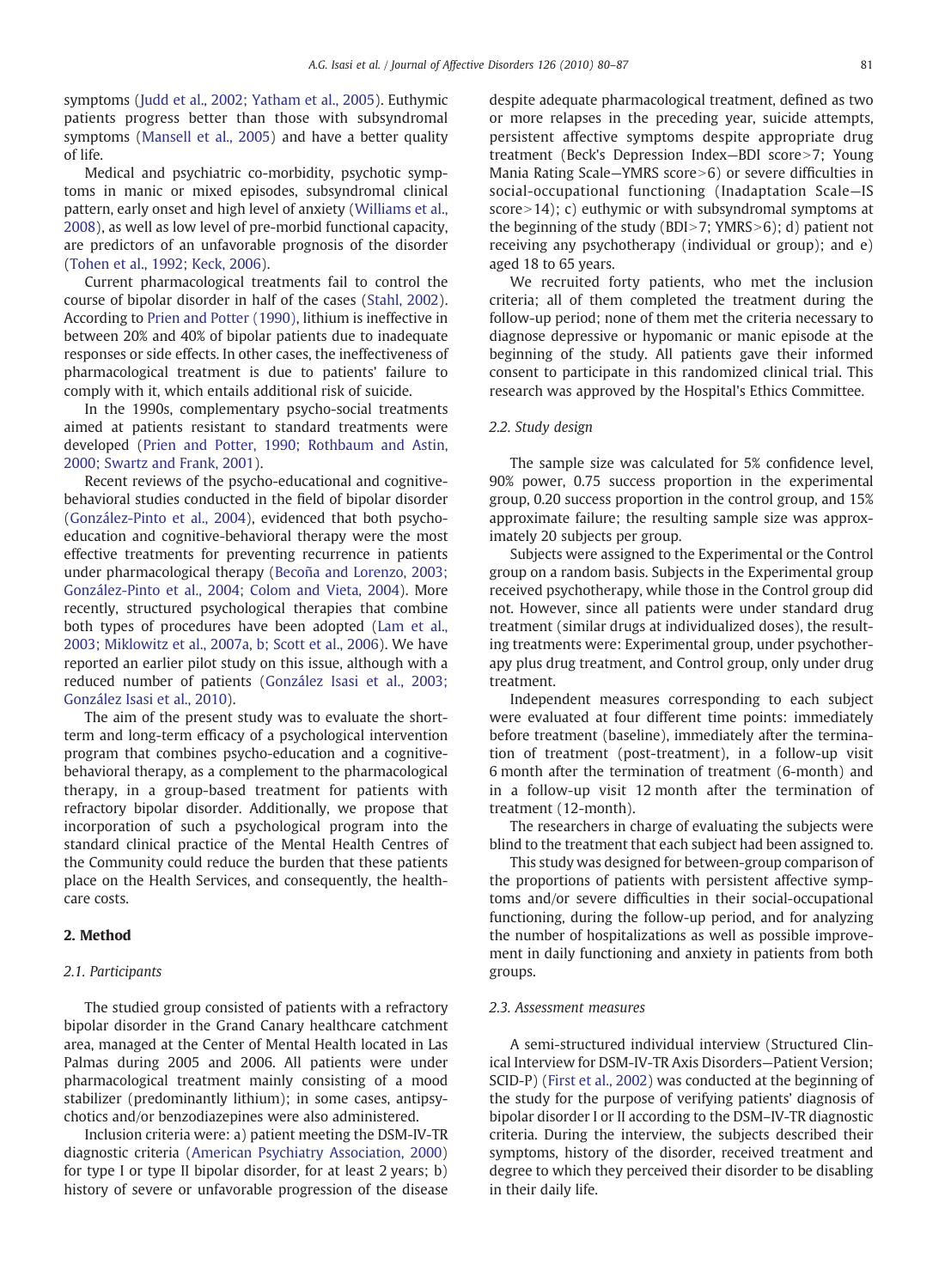During every evaluation visit, the researcher—who was blind to the patient's treatment—administered the following questionnaires: Beck's Depression Index (BDI) [\(Beck et al.,](#page-6-0) [1979](#page-6-0); Spanish version by [Vázquez and Sanz, 1997\)](#page-7-0), Young Mania Rating Scale (YMRS) [\(Young et al., 1978;](#page-7-0) Spanish version by [Colom et al., 2002](#page-6-0)), State Trait Anxiety Inventory (STAI-S) ([Spielberger et al., 1970;](#page-6-0) Spanish version by Seisdedos) and Inadaptation Scale (IS) ([Echeburúa et al.,](#page-6-0) [2000](#page-6-0)). For all these scales, lower scores mean better results. These tools have been described in detail elsewhere [\(Gonzá](#page-6-0)[lez et al., 2003\)](#page-6-0).

# 2.4. Treatment groups

# 2.4.1. Experimental group (pharmacological treatment plus psychotherapy)

Patients assigned to this group attended a psychological intervention program consisting of an initial psycho-education session about their disorder, followed by an explanation of the relationship between thoughts, activities, physical feelings and mood, as well as on identifying and monitoring early warning symptoms in order to deal with them. Subsequently, they were trained in the use of anxiety-control techniques (relaxation and breathing, self-instructions and cognitive distraction), sleep hygiene habits and planning gratifying activities. Later on, they were trained to detect distorted thoughts and to use the process of cognitive re-structuring. Finally, for the purpose of consolidating treatment changes and in an attempt to prevent relapse, participants were trained in problem-solving and self-esteem improvement. In addition, a program of social skills (assertiveness, non-verbal communication, conversational skills, giving and receiving compliments, giving and receiving criticism and asking for favors) was introduced from the second session on, and was part of every therapy session until the end of treatment. The objectives of the psychological intervention program were to enhance patients' understanding of their disorder, to reduce the number of hospitalizations, to reduce their anxiety levels, to improve their repertoire of social skills and assertiveness control, to help them control their mood by shifting thoughts and enhancing involvement in enjoyable activities, to enhance their self-esteem and to improve their adaptation to daily life by learning problem-solving strategies.

The cognitive therapy used in this research was based on the manualized therapist's guide included in [Lam et al. \(1999\)](#page-6-0). This psychological intervention program—based on a cognitivebehavioral model—consisted of 20 weekly sessions lasting 1.5 hours each, led by a clinical psychologist assisted by psychiatric nurses. Patients in the Experimental group underwent psychotherapy in two subgroups of 10 subjects each.

Two weeks elapsed between patients consent and the beginning of the psychological intervention program. As mentioned, all patients in this group were under individualized psychoactive drug(s) treatment (mood stabilizers, antipsychotics and/or benzodiazepines) adjusted by the psychiatrist.

#### 2.4.2. Control group (pharmacological treatment)

Patients assigned to the control group only received individualized psychoactive drug(s) treatment (mood stabilizers, antipsychotics and/or benzodiazepines) adjusted by the psychiatrist. Patients regularly visited the psychiatrist once per month approximately, although the psychiatrist provided support when necessary.

# 2.5. Statistics

The first analysis of data consisted in comparing the baseline characteristics of both groups.

Analysis of the STAI-S results was based on numerical scores. Results of BDI, YMRS and IS were analyzed numerically as well as categorically for the purpose of comparing the proportion of people with persistent depression or mania symptoms (BDI score $>7$ : YMRS score $>6$ ) and/or severe difficulties in social-occupational functioning (IS score  $>14$ ) in both groups during the follow-up period. The number of recent hospitalizations was defined for each evaluation session, as the number of hospitalizations within the 6 months previous to that session.

Continuous variables were expressed as means with standard deviations/typical errors or range values. Variables were compared both within and between groups at different evaluation times, by using an ANOVA design, including one or two factors, both with repeated measures. Categorical variables were expressed as number of cases and proportions and were compared between groups, at different evaluation times, by using the Fisher's Exact test.

# 3. Results

#### 3.1. Descriptive characteristics at baseline

[Table 1](#page-3-0) shows the descriptive characteristics at baseline for both groups. As expected for a random-design, no between-groups significant differences were found in terms of: proportion of females and males proportion (even when females were much more abundant in the sample), number of prior hospitalizations, number of recent hospitalizations, use of lithium or other mood stabilizers, adherence impression measured by the clinician that treated the patients and results of the questionnaires. Thus, results of the subsequent repeated measures analysis were expected to be unbiased. Patients' mean age was 41 years old  $(\pm 10.76)$ . 75% of patients in each group had persistent affective symptoms (symptoms of depression rather than symptoms of mania) and/or severe difficulties in social-occupational functioning; while the remainder had suffered two or more relapses during the previous year.

# 3.2. Between-group differences in persistent affective symptoms and/or difficulties in social-occupational functioning

[Fig. 1](#page-3-0) shows the percentage of patients with persistent affective symptoms (BDI $>7$ ; YMRS $>6$ ) and/or difficulties in social-occupational functioning  $(IS>14)$  in the Experimental group and the Control group, at the different evaluation times. In the post-treatment evaluation 80% of Control patients and 45% of Experimental patients met these criteria, a difference that was statistically significant ( $p = 0.048$ ). In the 6-month evaluation, 80% of Control patients were still affected while the proportion of affected Experimental patients decreased to 40%; difference also significant  $(p= 0.022)$ . In the 12-month evaluation, 83.3% of Control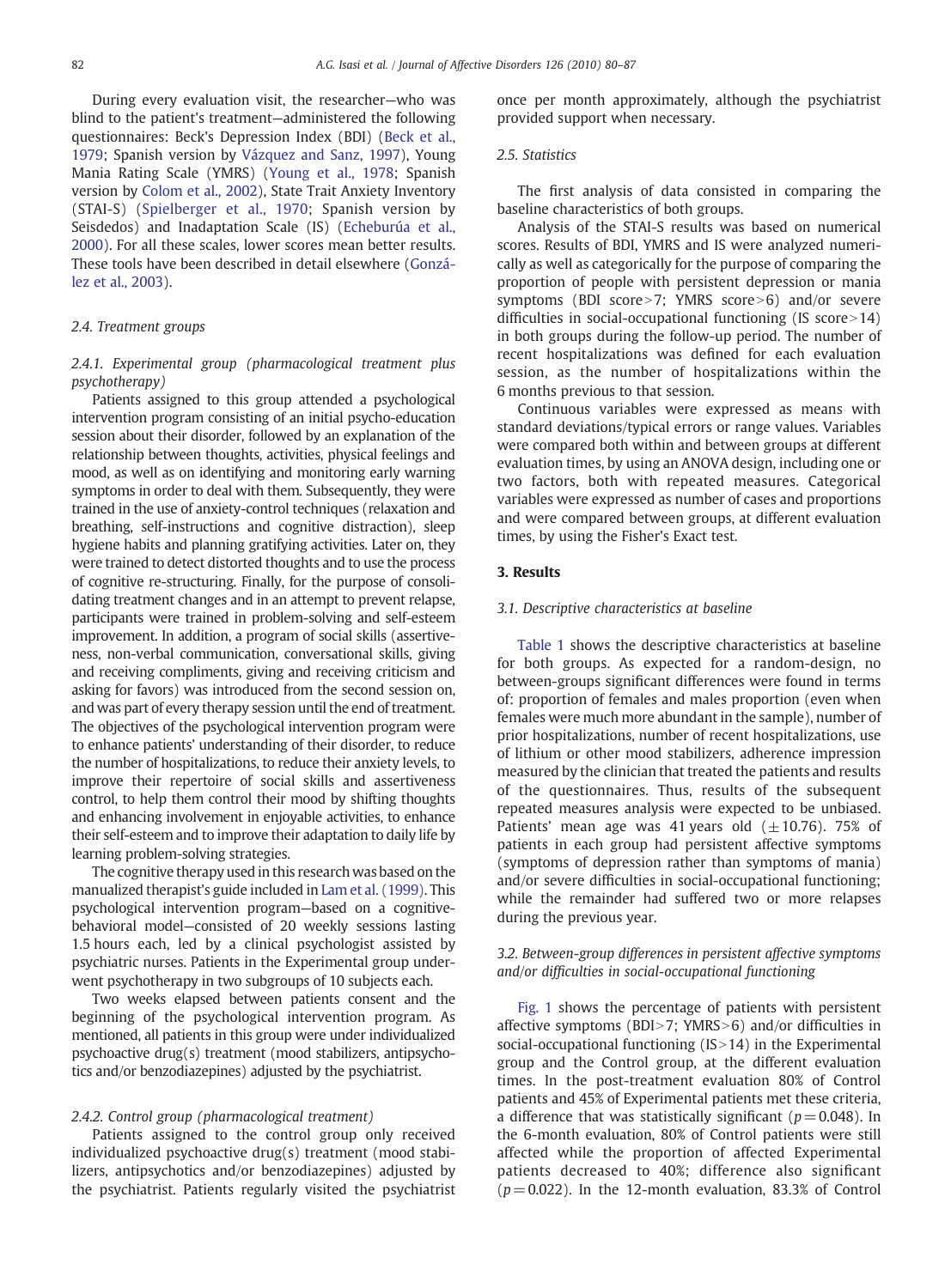## <span id="page-3-0"></span>Table 1

Description of sample and baseline characteristics.

| Total         | Experimental group $(N=20)$ | Control group $(N=20)$ | Statistics <sup>a</sup> | <i>p</i> value |
|---------------|-----------------------------|------------------------|-------------------------|----------------|
|               |                             |                        |                         |                |
| 21(52.5)      | 11(55.0)                    | 10(50.0)               |                         |                |
| 19(47.5)      | 9(45.0)                     | 10(50.0)               |                         | 0.752          |
| 41.30 (10.76) | 43.35 (11.48)               | 39.25 (9.85)           | $-1.21$                 | 0.233          |
| $2.18(0-20)$  | $2.30(0-20)$                | $2.05(0-20)$           | $-0.23$                 | 0.822          |
| $0.25(0-3)$   | $0.10(0-1)$                 | $0.40(0-3)$            | 1.53                    | 0.134          |
|               |                             |                        |                         |                |
| 19.05 (10.34) | 21.30 (11.57)               | 16.80 (8.66)           | $-1.39$                 | 0.172          |
|               |                             |                        |                         |                |
| 14(35.0)      | 8(40.0)                     | 6(30.0)                |                         |                |
| 26(65.0)      | 12(60.0)                    | 14(70.0)               |                         | 0.741          |
|               |                             |                        |                         |                |
| 36 (90.0)     | 17(85.0)                    | 19(95.0)               |                         |                |
| 4(10.0)       | 3(15.0)                     | 1(5.0)                 |                         | 0.605          |
|               |                             |                        |                         |                |
| 22(55.0)      | 9(45.0)                     | 13(65.0)               |                         |                |
| 18(45.0)      | 11(55.0)                    | 7(35.0)                |                         | 0.341          |
|               |                             |                        |                         |                |
| 30(75.0)      | 15(75.0)                    | 15(25.0)               |                         |                |
| 10(25.0)      | 5(25.0)                     | 5(25.0)                |                         | 1.000          |
|               |                             |                        |                         |                |

Due to the sample size, the Fisher test and the Student t test were used for comparisons between categorical and numerical variables.

 $b$  n  $(\%)$ .

Mean (range).

<sup>d</sup> Mean (standard deviation).

patients and only 30% of Control patients were affected, with differences again significant ( $p = 0.001$ ).

3.3. Between-group differences in the main variables throughout the study

[Table 2](#page-4-0) shows the differences in the measured variables between the Experimental and the Control group at the different evaluation times.

In the post-treatment evaluation, the number of recent hospitalizations tended to be higher for the Control group



Fig. 1. Percentage of patients with persistent affective symptoms and/or with important inadaption.

than for the Experimental group ( $p = 0.037$ ). In the 12-month evaluation, such difference reached statistical significance  $(p= 0.007)$  thus evidencing that patients in the experimental group needed less hospitalizations than those in the control group, in the long term.

Symptoms related to anxiety and depression showed a similar tendency, with worse progression for patients in the control group. Although differences were not significant in the post-treatment (STAI-S:  $p = 0.077$ ; BDI:  $p = 0.176$ ), they were significant in the 6-month evaluation (STAI-S:  $p = 0.027$ ; BDI:  $p = 0.015$ ) and the 12-month evaluation (STAI-S:  $p < 0.001$ : BDI:  $p = 0.001$ ).

Mania and inadaptation symptoms were milder for patients in the Experimental group than for those in the Control group already in the post-treatment evaluation (YMRS:  $p = 0.004$ ; IS:  $p < 0.001$ ), in the 6-month evaluation (YMRS:  $p = 0.002$ ; IS:  $p < 0.001$ ) and in the 12-month evaluation (YMRS:  $p < 0.001$ ; IS:  $p < 0.001$ ).

3.4. Within-group differences in the main variables throughout the study

[Table 3](#page-5-0) shows within-group differences in the measured variables corresponding to each group. Observations were compared at the evaluation times indicated.

The Experimental group showed no significant differences in the number of hospitalizations throughout the study. However, the number of hospitalizations in the Control group increased significantly during this period ( $p = 0.016$ ).

Symptoms of anxiety, mania and inadaptation showed similar patterns: they reduced significantly for the Experimental group (STAI-S:  $p = 0.003$ ; YMRS:  $p < 0.003$ ; IS:  $p<0.0010$ ), and increased significantly for the Control group (STAI-S:  $p < 0.001$ ; YMRS:  $p = 0.030$ ; IS:  $p = 0.003$ ) throughout the studied period.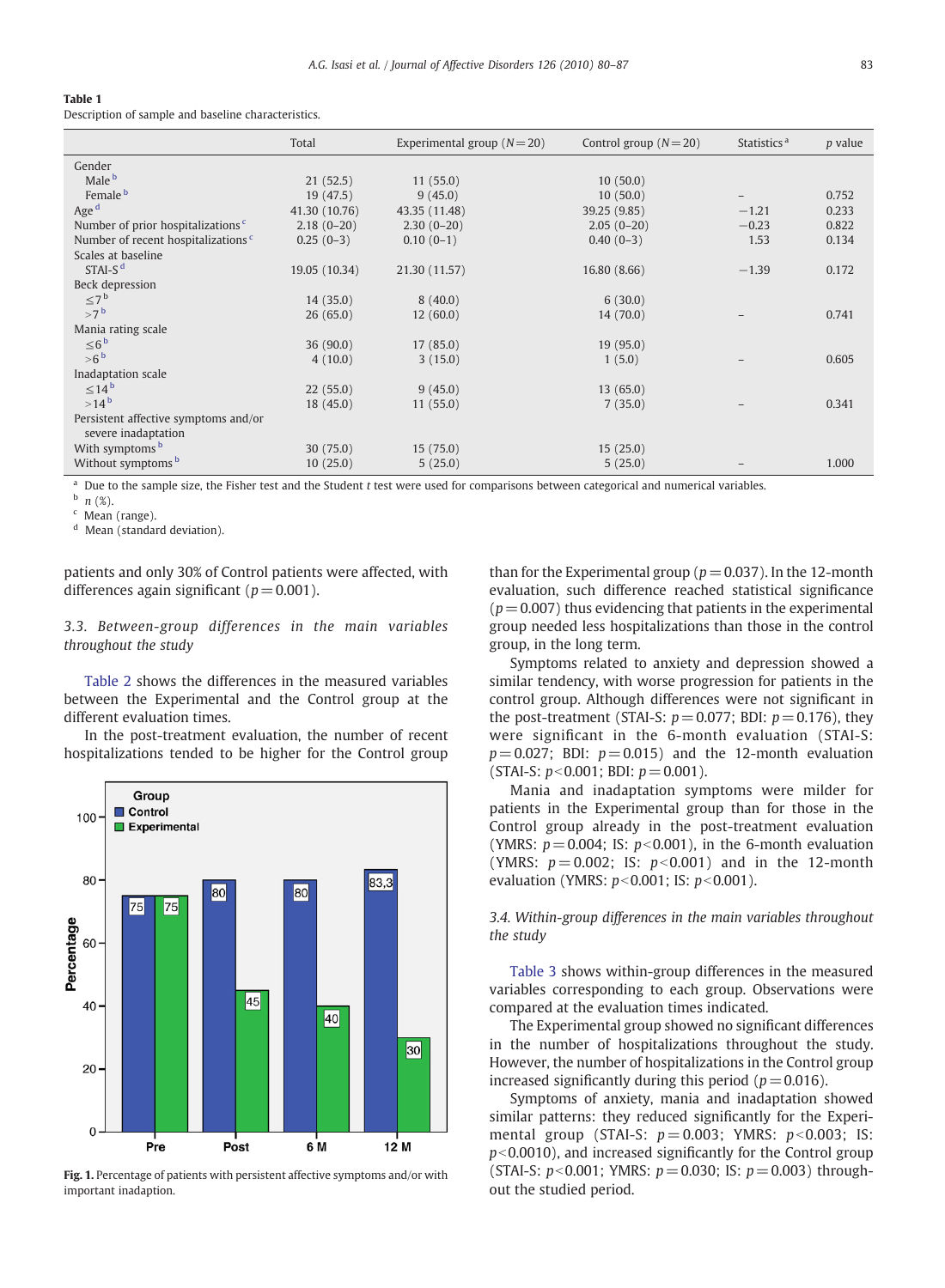<span id="page-4-0"></span>Between-group differences at the different evaluation time points.

| Values scales                                                             | Pretreatment<br>Mean (te)    | $(p$ value) <sup>a</sup> | Postreatment Mean<br>(te)   | $(p$ value) <sup>a</sup><br>6 months Mean<br>(te) |                             | $(p$ value) <sup>a</sup> | 12 months Mean<br>(te)     | $(p$ value) <sup>a</sup> |
|---------------------------------------------------------------------------|------------------------------|--------------------------|-----------------------------|---------------------------------------------------|-----------------------------|--------------------------|----------------------------|--------------------------|
| Number recent hospitalizations<br>Control group<br>Experimental group     | 0.39(0.15)<br>0.10(0.14)     | (0.164)                  | 0.28(0.09)<br>0.00(0.09)    | (0.037)                                           | 0.33(0.12)<br>0.05(0.11)    | (0.089)                  | 0.39(0.10)<br>0.00(0.09)   | $(0.007)^{2}$            |
| Anxiety (STAI-S)<br>Control group<br>Experimental group                   | 17.50 (2.43)<br>21.30(2.30)  | (0.264)                  | 23.05 (2.82)<br>16.00(2.67) | (0.077)                                           | 26.05(3.00)<br>16.50 (2.85) | $(0.027)^{4}$            | 32.78 (2.67)<br>8.85(2.53) | $(<0.001)$ **            |
| Beck depression (BDI)<br>Control group<br>Experimental group              | 11.06 (2.07)<br>11.05 (1.97) | (0.998)                  | 12.44 (2.02)<br>8.60(1.92)  | (0.176)                                           | 14.06 (2.05)<br>6.80(1.95)  | $(0.015)^{3}$            | 13.72 (1.89)<br>3.80(1.79) | $(0.001)$ <sup>**</sup>  |
| Mania scale (Young)<br>Control group<br>Experimental group                | 2.06(0.68)<br>2.50(0.65)     | (0.641)                  | 4.06(0.81)<br>0.65(0.77)    | (0.004)                                           | 5.89(1.17)<br>0.55(1.11)    | $(0.002)^{4}$            | 6.39(0.95)<br>0.20(0.90)   | $(\leq 0.001)$ **        |
| Inadaptation scale<br>Control group<br>Experimental group<br>$*$ $\alpha$ | 12.44 (1.63)<br>15.10 (1.54) | (0.245)                  | 14.78 (1.34)<br>4.65(1.27)  | $(-0.001)$ **                                     | 15.00 (1.29)<br>3.45(1.22)  | $(-0.001)$ **            | 17.22 (0.90)<br>1.90(0.85) | $(-0.001)$ **            |

\*  $p < 0.05$ .<br>\*\*  $p < 0.001$ .

<sup>a</sup> Bonferroni correction for multiples comparisons.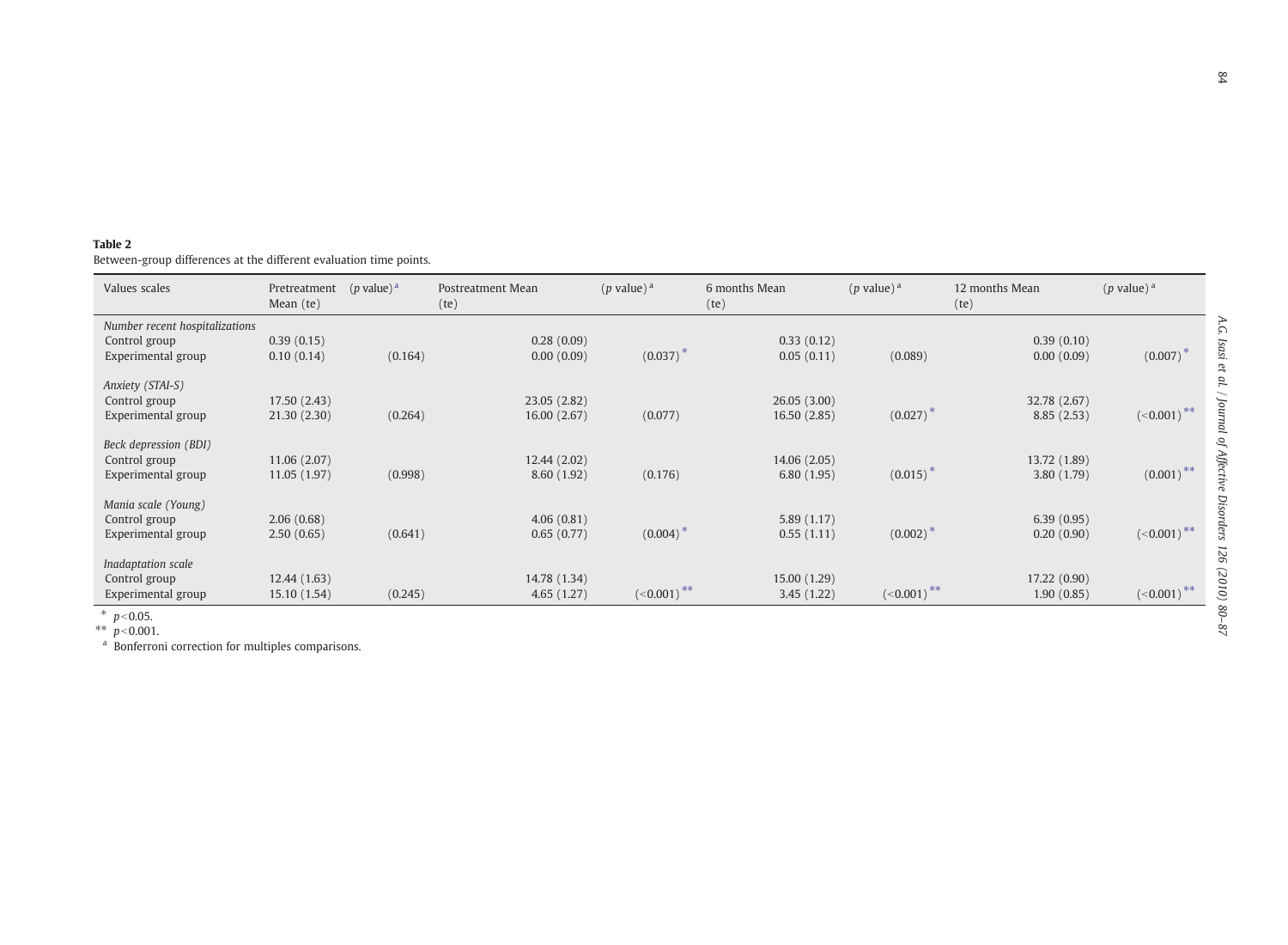<span id="page-5-0"></span>

| Table 3                                        |  |  |
|------------------------------------------------|--|--|
| Within-group differences throughout the study. |  |  |

|        |                                                                                                                            | Control group                           |                                         |                                         | Experimental group                      |                                                           |                                         |                                       |                                       |                                      |                                                               |
|--------|----------------------------------------------------------------------------------------------------------------------------|-----------------------------------------|-----------------------------------------|-----------------------------------------|-----------------------------------------|-----------------------------------------------------------|-----------------------------------------|---------------------------------------|---------------------------------------|--------------------------------------|---------------------------------------------------------------|
|        |                                                                                                                            | Pre                                     | Post                                    | 6 M                                     | 12 M                                    | F<br><i>p</i> value                                       | Pre                                     | Post                                  | 6 M                                   | 12 M                                 | F<br><i>p</i> value                                           |
| Scales | Number of prior hospitalizations<br>Anxiety (STAI-S)<br>Beck Depression (BDI)<br>Mania Scale (Young)<br>Inadaptation Scale | 2.06<br>17.50<br>11.06<br>2.06<br>12.44 | 2.78<br>23.06<br>12.44<br>4.06<br>14.78 | 2.61<br>26.06<br>14.06<br>5.89<br>15.00 | 3.00<br>32.78<br>13.72<br>6.39<br>17.22 | $0.016*$<br>$< 0.001$ **<br>0.589<br>$0.030*$<br>$0.003*$ | 2.30<br>21.30<br>11.05<br>2.50<br>15.10 | 2.30<br>16.00<br>8.60<br>0.65<br>4.65 | 2.35<br>16.50<br>6.80<br>0.55<br>3.45 | 2.35<br>8.85<br>3.80<br>0.20<br>1.90 | 0.330<br>$0.003*$<br>$0.001*$<br>$< 0.001$ **<br>$< 0.001$ ** |

 $*$   $p<0.05$ .

 $n < 0.001$ 

Symptoms of depression showed significant reduction in the Experimental group  $(p= 0.001)$  and remained unchanged in the Control group ( $p = 0.589$ ).

#### 4. Discussion

The interest of this study lies in the choice of patients with a refractory bipolar disorder, who present persistent and significant affective symptoms (symptoms of depression rather than symptoms of mania) in spite of receiving appropriate pharmacological treatment. These patients generate the highest demand for healthcare, while showing the worst progression of the disease and the highest chronicity [\(Gazalle et al., 2007; Piccinni et al., 2007](#page-6-0)). Depressive morbidity exceeds manic morbidity both in patients with chronic bipolar disorder ([Judd et al., 2002](#page-6-0)) and in first bipolar patients [\(Baldessarini et al., 2010](#page-6-0)).

Up to now, well-controlled studies including patients with a bipolar disorder with a history of unfavorable progression are rather scarce. However, inclusion of euthymic patients and patients with subsyndromal symptoms has been based on the daily reality of the clinical practice [\(Mansell et al.,](#page-6-0) [2005](#page-6-0)). Comparing a group of patients under combined treatment with a group under standard pharmacological treatment contributes, not only to evaluate the possible advantage of a combined therapy, but also to study the progression of the refractory disease in patients under a standard treatment. Thus, this study offers a good ecological validity.

The psychological program applied in this study was based on psycho-education and cognitive-behavioral therapy—the most consolidated therapeutic approaches in this field [\(González-Pinto et al., 2003; Miklowitz et al., 2007a, b\)](#page-6-0). We chose a format of group therapy, because this facilitates its application and reduces associated costs.

The combined treatment has proved to be better than the pharmacological treatment in reducing hospitalizations after a year of treatment, in relieving manic, depressive and anxiety symptoms after 6 months of treatment and in producing better adaptation to everyday life upon termination of treatment. No subjects failed to comply with the treatment or were lost to follow up, except for two control patients who died during the follow-up period. Thus, the psychological therapy, as a complement to the pharmacological treatment, was attractive for patients, effective in producing good results and efficient for application due to its short duration and group-based format. The standard treatment consisted of medication prescription without

psycho-education. This may have contributed to the marked differences between groups, however evidencing the efficacy of a psychological treatment in improving the evolution of bipolar disorders.

Evidence supports the view that a pharmacological treatment is necessary but not sufficient in treating refractory bipolar disorder successfully. In the few studies conducted with patients with a bipolar disorder with a history of unfavorable progression [\(Lam, 2006; Miklowitz et al., 2007a, b\)](#page-6-0) combined therapy was found to reduce the number of episodes, hospitalizations and symptoms, and to improve social functional capacity. Such improvements were sustained during one-year follow-up ([Lam et al., 2003; Ball et al., 2006](#page-6-0)). Our study supports those results, and evidences a new aspect: not only is the improvement sustained, but also increased in several areas over time.

By contrast to our results, [Scott et al. \(2006\)](#page-6-0) found no differences in patients with a refractory bipolar disorder, who were treated with psychotherapy. However, their sample included a combination of acute patients and patients in remission; furthermore, some of them were not under pharmacological treatment. It is our view that patients should not be in the manic or hypomanic phase at the time psychotherapy is applied, since in that situation the therapy may be ineffective.

In our earlier pilot study with a reduced population sample ([González Isasi et al., 2010](#page-6-0)) we found significant differences between the group under combined treatment and the group under pharmacological treatment, in the 12 month evaluation but not in the previous evaluations. However, the treatment in that study included some degree of psycho-education though not structured. In the present study, differences emerged in the post-treatment evaluation and were found to be higher in the 6-month and 12-month evaluations. Such a variation in the results of both studies may be accounted for a more intensive psychological treatment (13 sessions in the previous study; 20, in the current one) and the use of a larger sample (20 subjects in the previous study; 40 subjects in this one).

This study opens up new lines of research, although it also evidences some restrictions: it would be advisable in future studies to increase the sample size and to extend the follow-up period since, according to [Lam et al. \(2005\),](#page-6-0) the benefits of a psychological treatment may dissipate after one-year followup. It would be convenient in the future to accurately describe medication use in the two groups because the final improvement may be mediated by more intensive medication management or better medication adherence. Further research lines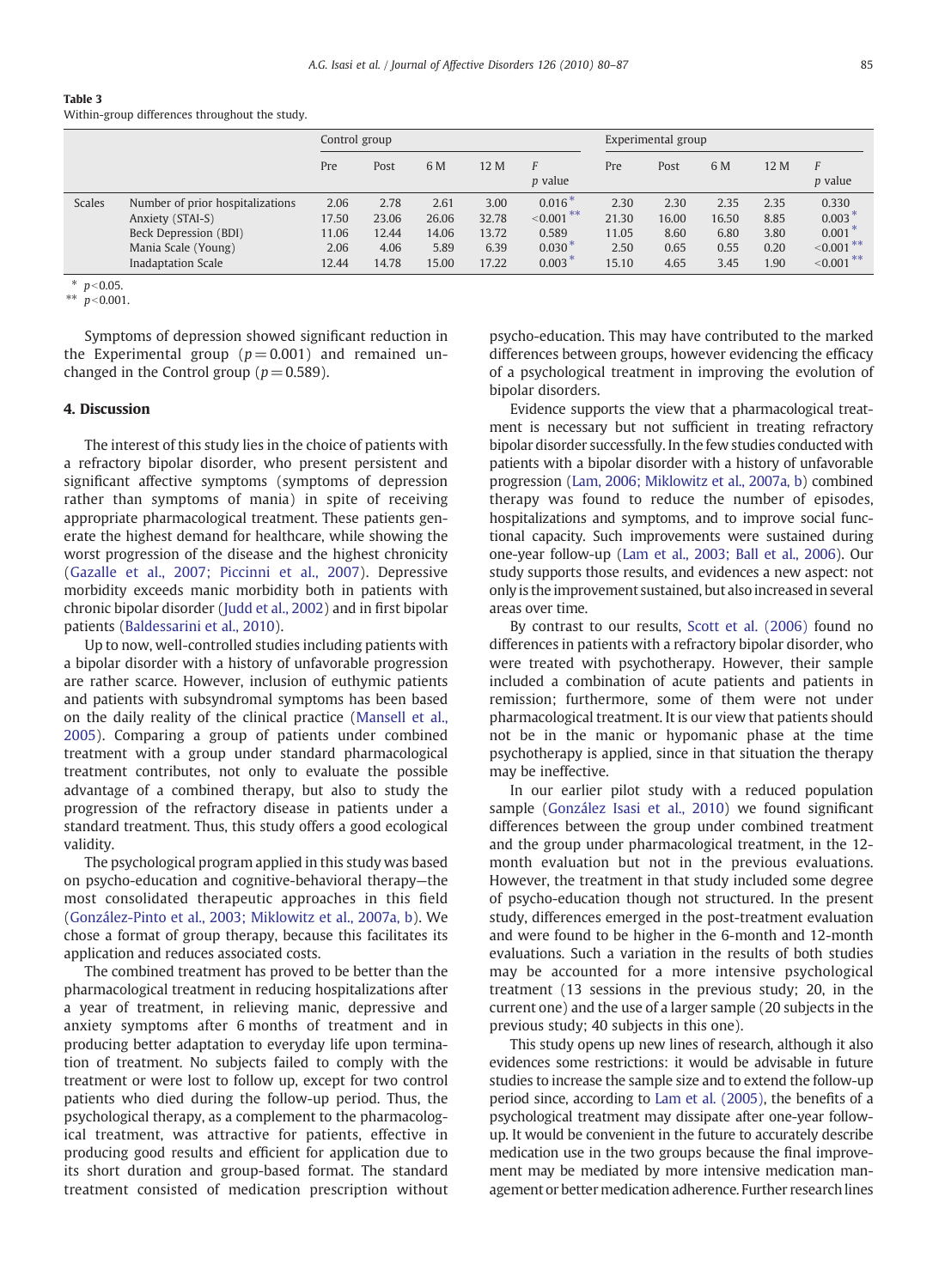<span id="page-6-0"></span>could address the evaluation of each of the components of the psychological program (psycho-education and cognitivebehavioral therapy) or other psychological approaches (behavioral experiments or exposure techniques), as well as the possible additive effect of setting up a psycho-education program for relatives who live with the patients.

#### Conflict of interest

This manuscript reports original material, which has not been published previously and is not being considered for publication elsewhere. There is no commercial or financial conflict of interest concerning this article.

#### Role of funding source

The work presented in the manuscript "How effective is a psychological intervention program for patients with refractory bipolar disorder? A randomized controlled trial" by the authors Ana González-Isasi, Enrique Echeburúa, José María Limiñana and Ana González-Pinto, has been entirely funded by the Servicio Canario de Salud. Therefore, the funding source is the same public institution where the work has been performed.

#### Acknowledgements

The authors express their appreciation to Hiurma Gil Santiago (Psychiatry Department of the Doctor Negrín Hospital of Las Palmas) and to Claudio Cabrera Velázquez (Psychiatry Department of the University Hospital of Grand Canary Island) for their collaboration.

#### References

- American Psychiatric Association, 2000. Diagnostic and Statistical Manual of Mental Disorders, Fourth Edition Reviewed. American Psychiatric Association, Washington D.C.
- Baldessarini, R.J., Salvatore, P., Kaur Khalsa, H.M., Gebre-Medhin, G., Imaz, H., González-Pinto, A., Pérez, J., Cruz, N., Maggini, C., Tohen, M., 2010. Morbidity in 303 first-episode Bipolar I disorder patients. Bipolar Disord. 12, 264–270.
- Ball, J.R., Mitchell, P.B., Corry, J.C., Skillecorn, A., Smith, M., Malhi, G.S., 2006. A randomized controlled trial of cognitive therapy for bipolar disorder: focus on long-term change. J. Clin. Psychiatry 67, 277–286.
- Beck, A.T., Rush, A.J., Shaw, B.F., Emery, G., 1979. Cognitive Therapy of Depression. Guilford Press, New York.
- Becoña, E., Lorenzo, M.C., 2003. Tratamientos psicológicos eficaces para el trastorno bipolar. Psicothema 13, 511–522.
- Colom, F., Vieta, E., 2004. A perspective on the use of psychoeducation, cognitive-behavioral therapy and interpersonal therapy for bipolar patients. Bipolar Disord. 6, 480–486.
- Colom, F., Vieta, E., Martínez-Arán, A., García-García, M., Reinares, M., Torrent, C., Goikolea, J.M., Banús, S., Salamero, M., 2002. Versión española de una escala de evaluación de la manía: validez y fiabilidad de la Escala de Young. Med. Clin. 119, 366–371.
- Echeburúa, E., Corral, P., Fernández-Montalvo, J., 2000. Escala de Inadaptación: propiedades psicométricas en contextos clínicos. Análisis y Modificación de Conducta 26, 325–340.
- First, M.B., Spitzer, R.L., Gibbon, M., Williams, J.B.W., 2002. Structured clinical interview for DSM-IV-TR Axis I Disorders, Research revision, Patient Edition (SCID-I/P). Biometrics Research. New York State Psychiatric Institute, New York.
- Gazalle, F.K., Hallal, P.C., Andreazza, A.C., Frey, B.N., Kauer-Sant'Anna, M., Weyne, F., Da Costa, S.C., Santin, A., Kapczinski, F., 2007. Manic symptoms and quality of life in bipolar disorder. Psychiatry Res. 153, 33–38.
- González Isasi, A., Echeburúa, E., González-Pinto, A., 2003. Diseño y evaluación de un programa de intervención psicológica para pacientes con trastorno bipolar refractarios a tratamiento: un estudio piloto. Análisis y Modificación de Conducta 29, 649–671.
- González Isasi, A., Echeburúa, E., Mosquera, F., Ibáñez, B., Aizpuru, F., González-Pinto, A., 2010. Long-term efficacy of a psychological intervention program for patients with refractory bipolar disorder: a pilot study. Psychiatry Res. 176, 161–165.
- González-Pinto, A., Lalaguna, B., Mosquera, F., Pérez de Heredia, J.L., Gutiérrez, M., Ezcurra, J., Gilaberte, I., Tohen, M., 2001. Use of olanzapine in dysphoric mania. J. Affect. Disord. 66, 247–253.
- González-Pinto, A., Tohen, M., Lalaguna, B., Pérez-Heredia, J.L., Fernández-Corres, B., Gutiérrez, M., Micó, J.A., 2002. Treatment of bipolar I rapid cycling patients during dysphoric mania with olanzapine. J. Clin. Psychopharmacol. 22, 450–454.
- González-Pinto, A., González, C., Enjuto, S., Fernández de Corres, B., Lopez, P., Palomo, J., Gutiérrez, M., Mosquera, F., Pérez de Heredia, J.L., 2003. Psychoeducation and cognitive-behavioral therapy in bipolar disorder: an update. Acta Psychiatr. Scand. 108, 1–8.
- González-Pinto, A., González, C., Enjuto, S., Fernández de Corres, B., López, P., Palomo, J., Gutiérrez, M., Mosquera, F., Pérez de Heredia, J.L., 2004. Psychoeducation and cognitive-behavioral therapy in bipolar disorder: an update. Acta Psychiatr. Scand. 109, 83–90.
- González-Pinto, A., Mosquera, F., Alonso, M., López, P., Ramírez, F., Vieta, E., Baldessarini, R.J., 2006. Suicidal risk in bipolar I disorder patients and adherence to long-term lithium treatment. Bipolar Disord. 8, 618–624.
- González-Pinto, A., Dardennes, R., de Zélicourt, M., López, P., Oliveros, R.G., Vieta, E., Barbeito, S., Echevarria, E., Fagnani, F., 2009. In-patient care costs of patients with bipolar I disorder: a comparison between two European centers. J. Affect. Disord. 121, 152–155.
- Judd, L.L., Akiskal, H.S., Schettler, P.J., Endicott, J., Maser, J., Solomon, D.A., León, A.C., Rice, J.A., Keller, M.B., 2002. The long-term natural history of the weekly symptomatic status of bipolar I disorder. Arch. Gen. Psychiatry 59, 530–537.
- Judd, L.L., Schettler, P.J., Akiskal, H.S., Coryell, W., Leon, A.C., Maser, J.D., Solomon, D.A., 2008. Residual symptom recovery from major affective episodes in bipolar disorders and rapid episode relapse/recurrence. Arch. Gen. Psychiatry 65, 386–394.
- Keck, P.E., 2006. Long term management strategies to achieve optimal function in patients with bipolar disorder. J. Clin. Psychiatry 67, 19–24.
- Lam, D., 2006. What can we conclude from studies on psychotherapy in bipolar disorder? Invited commentary on… Cognitive-behavioral therapy for severe and recurrent bipolar disorders. Br. J. Psychiatry 188, 321–322.
- Lam, D.H., Jones, S., Hayward, P., Bright, J., 1999. Cognitive Therapy for Bipolar Disorder: A Therapist's Guide to Concepts. Methods and Practice. John Wiley & Sons, New York.
- Lam, D.H., Watkins, E.R., Hayward, P., Bright, J., Wright, K., Kerr, N., Part-Davis, G., Sham, P., 2003. A randomized controlled study of cognitive therapy for relapse prevention for bipolar affective disorder: outcome of the first year. Arch. Gen. Psychiatry 60, 145–152.
- Lam, D.H., Hayward, P., Watkins, E.R., Wright, K., Sham, P., 2005. Relapse prevention in patients with bipolar disorder: cognitive therapy outcome after 2 years. Am. J. Psychiatry 8, 102.
- López, P., Mosquera, F., de León, J., Gutiérrez, M., Ezcurra, J., Ramírez, F., González-Pinto, A., 2001. Suicide attempts in bipolar patients. J. Clin. Psychiatry 62, 963–966.
- Mansell, W., Colom, F., Scott, J., 2005. The nature and treatment of depression in bipolar disorder: a review and implications for future psychological investigation. Clin. Psychol. Rev. 25, 1076–1100.
- Miklowitz, D.J., Otto, M.W., Frank, E., Reilly-Harrington, N.A., Wisniewski, S.R., Kogan, J.N., Nierenberg, A.A., Calabrese, J.R., Marangell, L.B., Gyulai, L., Araga, M., González, J.M., Shirley, E.R., Thase, M.E., Sachs, G.S., 2007a. Psychosocial treatments for bipolar depression: a 1-year randomized trial from the Systematic Treatment Enhancement Program. Arch. Gen. Psychiatry 64, 419–426.
- Miklowitz, D.J., Otto, M.W., Frank, E., Reilly-Harrington, N.A., Kogan, J.N., Sachs, G.S., Thase, M.E., Calabrese, J.N., Marangell, L.B., Ostacher, M.J., Patel, J., Thomas, M.R., Araga, M., González, J.M., Wisniewski, S.R., 2007b. Intensive psychosocial intervention enhances functioning in patients with bipolar depression: results from a 9-month controlled trial. Am. J. Psychiatry 164, 1340–1347.
- Piccinni, A., Catena, M., Del Debbio, A., Marazziti, D., Monje, C., Schiavi, E., Mariotti, A., Bianchi, C., Palla, A., Roncaglia, I., Carlini, M., Pini, S., Dell'Osso, L., 2007. Health-related quality of life and functioning in remitted bipolar I outpatients. Compr. Psychiatry 48, 323–328.
- Prien, R.F., Potter, W.Z., 1990. NIMH Workshop report on treatment of bipolar disorders. Psychopharmacol. Bull. 28, 409–427.
- Rothbaum, B.O., Astin, M.C., 2000. Integration of pharmacotherapy and psychotherapy for bipolar disorder. J. Clin. Psychiatry 61, 68–74.
- Scott, J., Paykel, E., Morriss, R., Bentall, R., Kinderman, P., Johnson, T., Abbott, R., Hayhurst, H., 2006. Cognitive-behavioral therapy for severe and recurrent bipolar disorders: randomized controlled trial. Br. J. Psychiatry 188, 313–320.
- Spielberger, C.D., Gorsuch, R.L., Lushene, R.E., 1970. The state-trait anxiety inventory. Consulting Psychologist Press, Palo Alto (California. Traducido al español por N. Seisdedos y publicado por TEA Ediciones.
- Stahl, S., 2002. Psicofarmacología esencial de la depresión y del trastorno bipolar. Ariel, Barcelona.
- Swartz, H.A., Frank, E., 2001. Psychotherapy for bipolar depression: a phasespecific treatment strategy? Bipolar Disord. 3, 11-22.